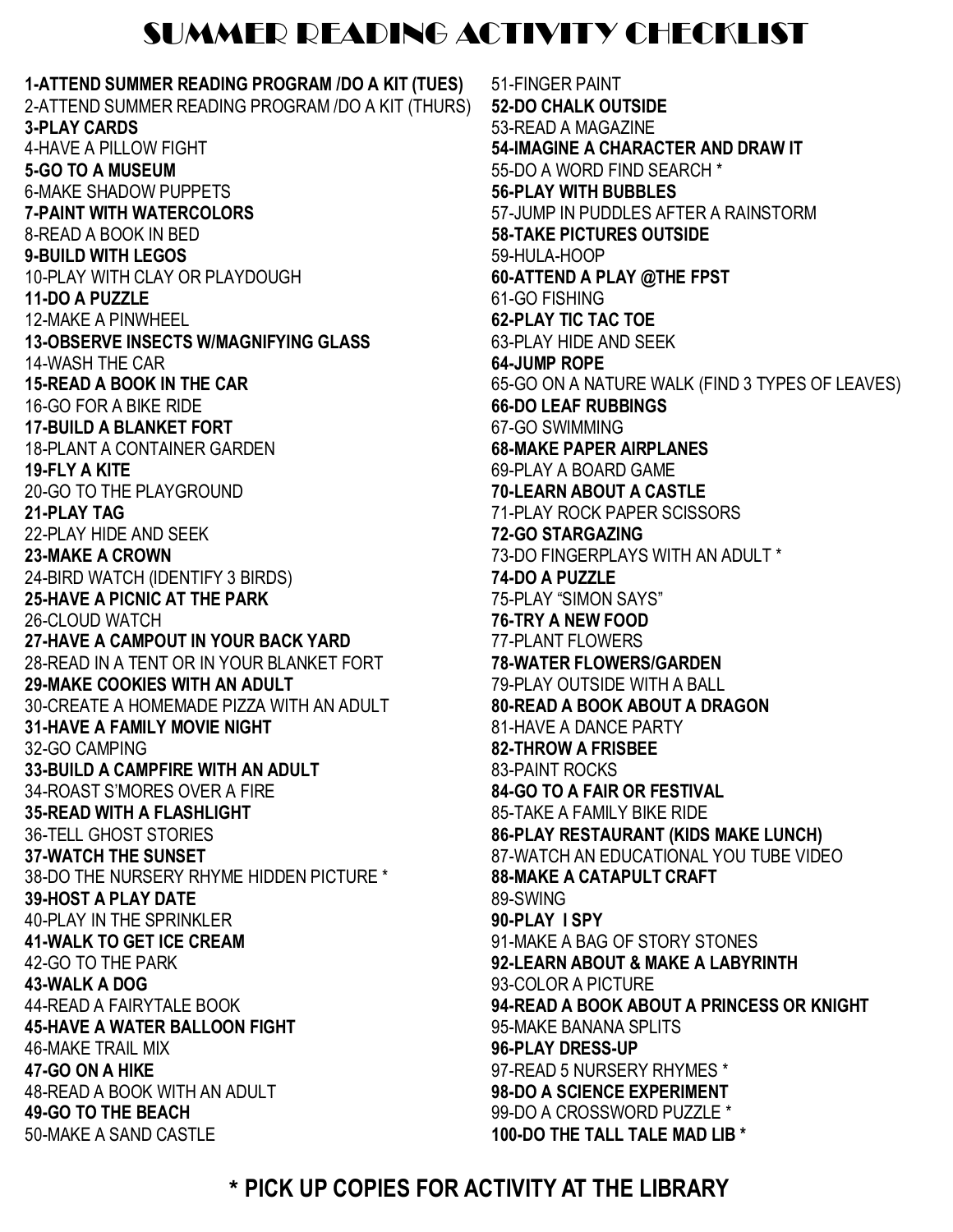# SUMMER READING ACTIVITY CHECKLIST

Choose an activity to do from the checklist, put the number next to the day it was completed.

If there is an activity with an asterisk, you can pick up the worksheets at the library.

#### **THE SAME ACTIVITY CAN NOT BE REPEATED IN THE SAME WEEK**

If you do an activity that is not on the list, you may substitute what you feel is appropriate. Just write it in.

For each day completed, you will receive 2 tickets to put in the prize bucket of your choice.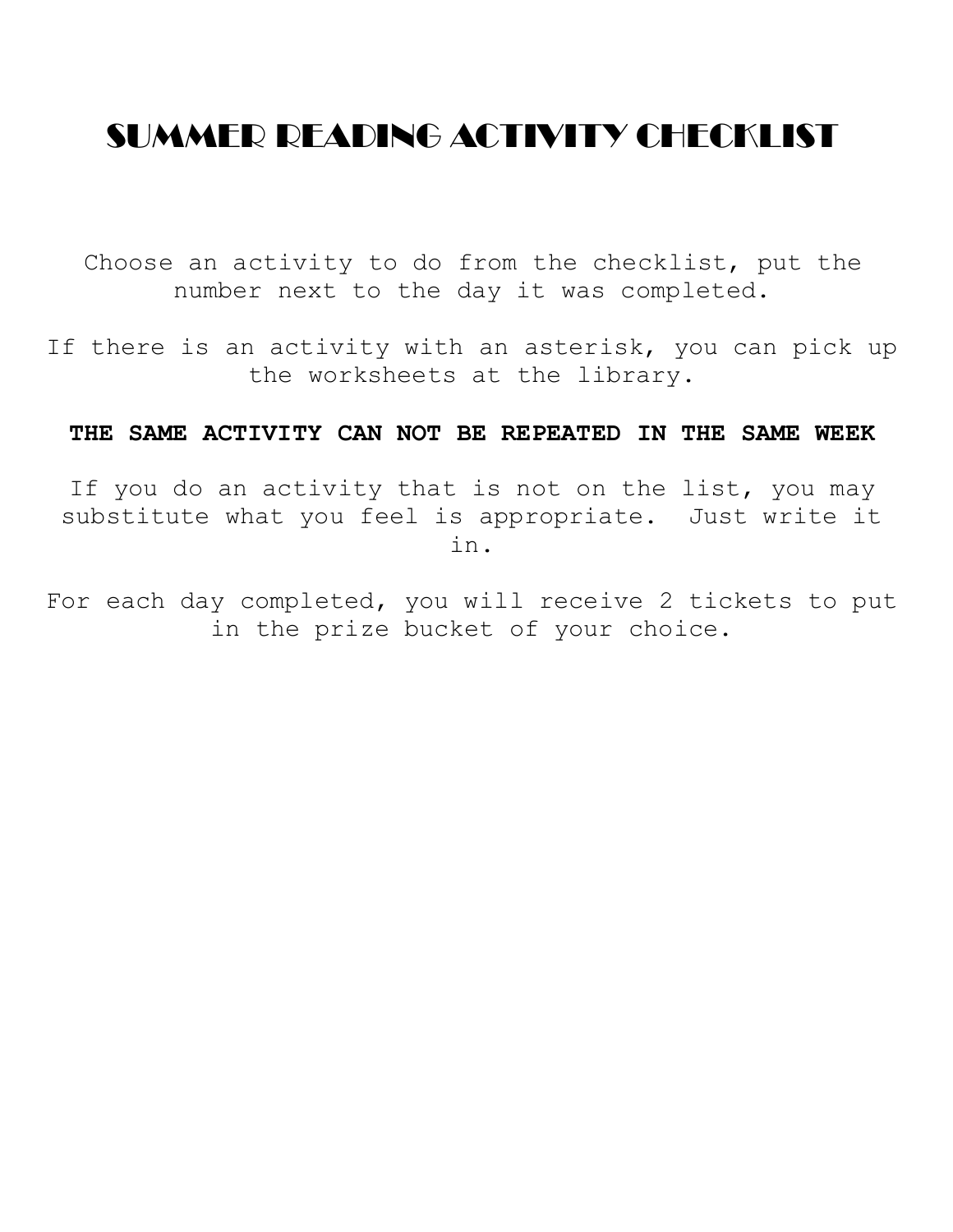#### NAME **NAME**

| <b>ACTIVITIES-WEEK 1</b> |  |
|--------------------------|--|
|                          |  |

**MONDAY\_\_\_\_\_\_\_\_\_\_\_\_\_\_\_\_\_\_\_\_\_\_\_\_\_\_\_\_\_\_**

**TUESDAY\_\_\_\_\_\_\_\_\_\_\_\_\_\_\_\_\_\_\_\_\_\_\_\_\_\_\_\_\_\_**

**WEDNESDAY\_\_\_\_\_\_\_\_\_\_\_\_\_\_\_\_\_\_\_\_\_\_\_\_\_\_**

**THURSDAY\_\_\_\_\_\_\_\_\_\_\_\_\_\_\_\_\_\_\_\_\_\_\_\_\_\_\_\_**

**FRIDAY\_\_\_\_\_\_\_\_\_\_\_\_\_\_\_\_\_\_\_\_\_\_\_\_\_\_\_\_\_\_\_\_**

**SATURDAY\_\_\_\_\_\_\_\_\_\_\_\_\_\_\_\_\_\_\_\_\_\_\_\_\_\_\_\_**

 $SUNDAY$ 



WRITE THE NUMBER ON THE DAY THAT YOU DID THE ACTIVITY.

## YOU WILL RECEIVE 2 TICKETS FOR EACH ACTIVITY DAY COMPLETED. **NO REPEATS**





| Monday | Tuesday | Wednesday | Thursday | Friday | Saturday | Sunday |
|--------|---------|-----------|----------|--------|----------|--------|
|        |         |           |          |        |          |        |
|        | 14      | 15        | 16       | 17     | 18       | 19     |
|        |         |           |          |        |          |        |
|        |         |           |          |        |          |        |
|        |         |           |          |        |          |        |
|        |         |           |          |        |          |        |
|        |         |           |          |        |          |        |

I, (NAME)\_\_\_\_\_\_\_\_\_\_\_\_\_\_\_\_\_\_\_\_\_\_\_\_\_\_\_\_\_\_\_\_\_\_\_\_WILL SET A READING GOAL OF \_\_\_\_\_\_\_\_\_\_\_\_\_\_\_\_\_\_\_\_\_\_\_\_\_\_\_\_\_\_\_\_\_\_\_\_\_\_\_\_\_\_\_\_ FOR EVERY DAY, **JUNE 15 THROUGH JUNE 21.** PUT AN X ON THE DAY(S) AS YOU ACCOMPLISH YOUR GOAL. **ANY PRINTED ITEMS/MATERIALS** COUNT FOR READING. **PLEASE MAKE GOAL AGE APPROPRIATE.**

PARENT/GUARDIAN SIGNATURE\_\_\_\_\_\_\_\_\_\_\_\_\_\_\_\_\_\_\_\_\_\_\_\_\_\_\_\_\_\_\_\_\_\_\_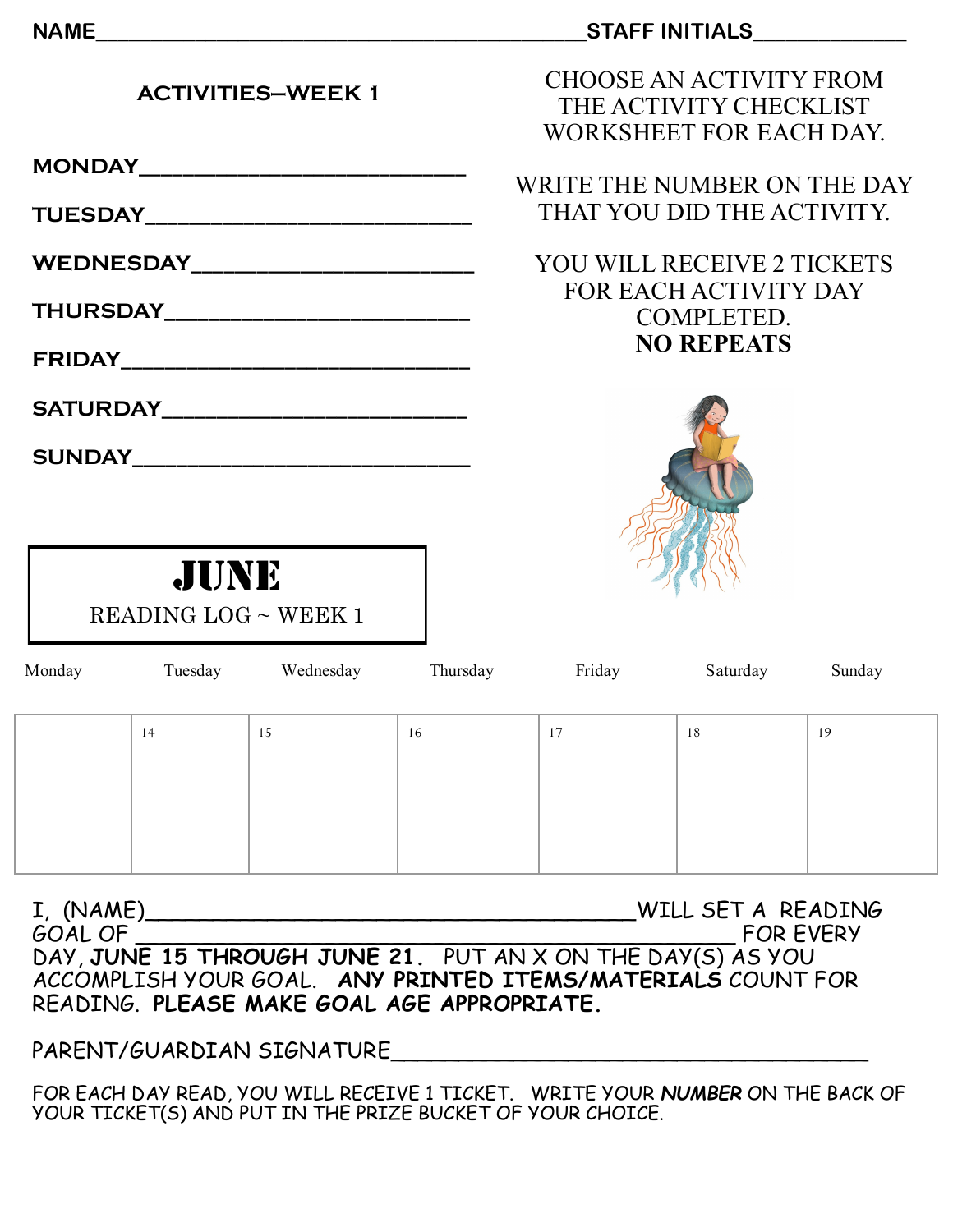#### **NAME\_\_\_\_\_\_\_\_\_\_\_\_\_\_\_\_\_\_\_\_\_\_\_\_\_\_\_\_\_\_\_\_\_\_\_\_\_\_\_\_\_\_\_\_\_STAFF INITIALS\_\_\_\_\_\_\_\_\_\_\_\_\_\_**

| CHOOSE AN ACTIVITY FROM |
|-------------------------|
| THE ACTIVITY CHECKLIST  |
| WORKSHEET FOR EACH DAY. |

WRITE THE NUMBER ON THE DAY THAT YOU DID THE ACTIVITY.

## YOU WILL RECEIVE 2 TICKETS FOR EACH DAY COMPLETED.

#### NO REPEATS



JUNE  $READING$   $LOG \sim WEEK$  2

**ACTIVITIES—WEEK 2**

**MONDAY\_\_\_\_\_\_\_\_\_\_\_\_\_\_\_\_\_\_\_\_\_\_\_\_\_\_\_\_\_\_**

**TUESDAY\_\_\_\_\_\_\_\_\_\_\_\_\_\_\_\_\_\_\_\_\_\_\_\_\_\_\_\_\_\_**

**WEDNESDAY\_\_\_\_\_\_\_\_\_\_\_\_\_\_\_\_\_\_\_\_\_\_\_\_\_\_**

**THURSDAY\_\_\_\_\_\_\_\_\_\_\_\_\_\_\_\_\_\_\_\_\_\_\_\_\_\_\_\_**

**FRIDAY\_\_\_\_\_\_\_\_\_\_\_\_\_\_\_\_\_\_\_\_\_\_\_\_\_\_\_\_\_\_\_\_**

**SATURDAY\_\_\_\_\_\_\_\_\_\_\_\_\_\_\_\_\_\_\_\_\_\_\_\_\_\_\_\_**

 $SUNDAY$ 

| Monday | Tuesday | Wednesday | Thursday | Friday | Saturday | Sunday |
|--------|---------|-----------|----------|--------|----------|--------|
|        |         |           |          |        |          |        |
| 22     | 23      | 24        | 25       | 26     | 27       | 28     |
|        |         |           |          |        |          |        |
|        |         |           |          |        |          |        |
|        |         |           |          |        |          |        |
|        |         |           |          |        |          |        |
|        |         |           |          |        |          |        |

I, (NAME)\_\_\_\_\_\_\_\_\_\_\_\_\_\_\_\_\_\_\_\_\_\_\_\_\_\_\_\_\_\_\_\_\_\_\_\_WILL SET A READING GOAL OF \_\_\_\_\_\_\_\_\_\_\_\_\_\_\_\_\_\_\_\_\_\_\_\_\_\_\_\_\_\_\_\_\_\_\_\_\_\_\_\_\_\_\_\_ FOR EVERY DAY, **JUNE 22 THROUGH JUNE 28.** PUT AN X ON THE DAY(S) AS YOU ACCOMPLISH YOUR GOAL. **ANY PRINTED ITEMS/MATERIALS** COUNT FOR READING. **PLEASE MAKE GOAL AGE APPROPRIATE.**

PARENT/GUARDIAN SIGNATURE\_\_\_\_\_\_\_\_\_\_\_\_\_\_\_\_\_\_\_\_\_\_\_\_\_\_\_\_\_\_\_\_\_\_\_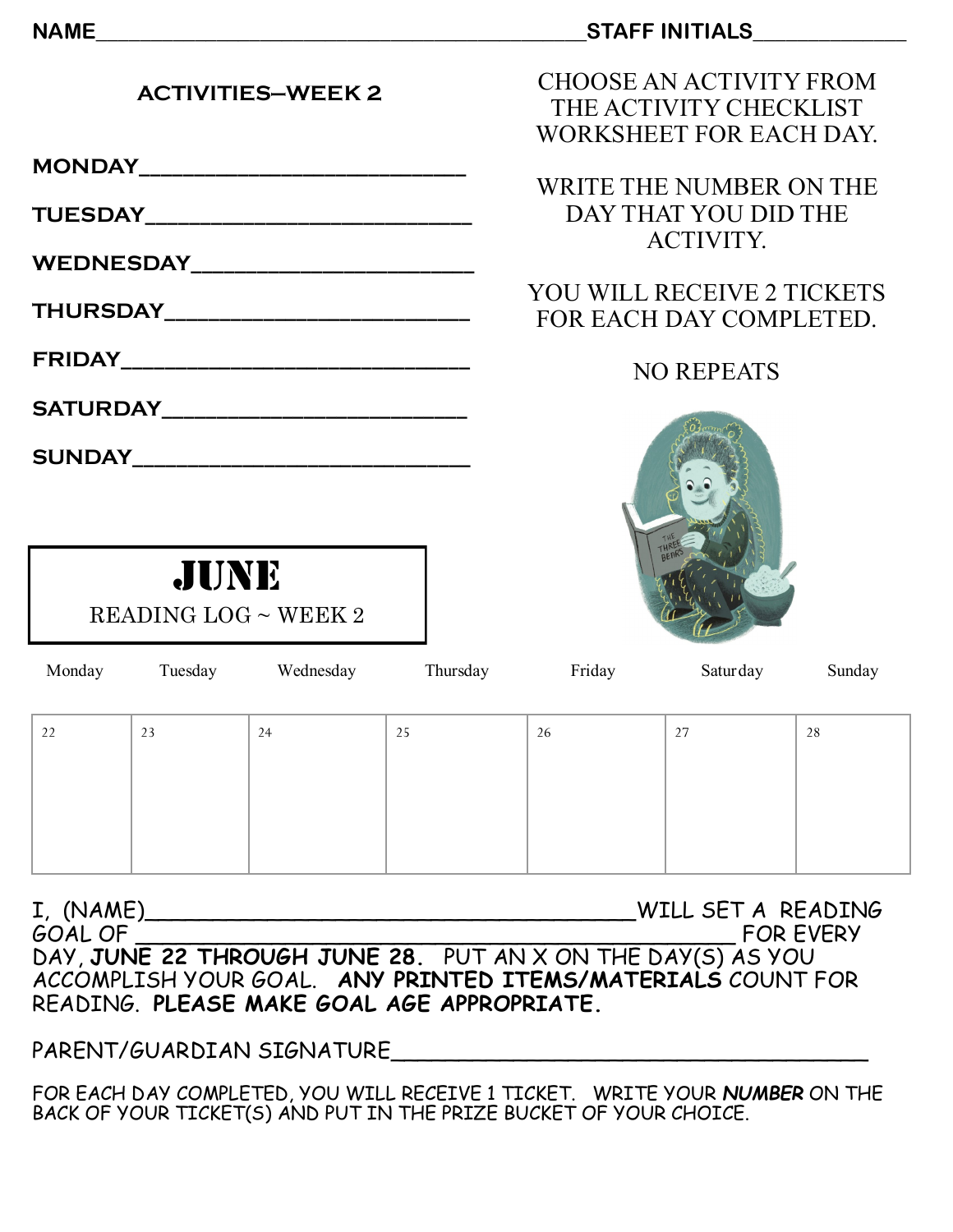#### NAME **NAME**

#### **ACTIVITIES—WEEK 3**

**MONDAY\_\_\_\_\_\_\_\_\_\_\_\_\_\_\_\_\_\_\_\_\_\_\_\_\_\_\_\_\_\_**

**TUESDAY\_\_\_\_\_\_\_\_\_\_\_\_\_\_\_\_\_\_\_\_\_\_\_\_\_\_\_\_\_\_**

**WEDNESDAY\_\_\_\_\_\_\_\_\_\_\_\_\_\_\_\_\_\_\_\_\_\_\_\_\_\_**

**THURSDAY\_\_\_\_\_\_\_\_\_\_\_\_\_\_\_\_\_\_\_\_\_\_\_\_\_\_\_\_**

**FRIDAY\_\_\_\_\_\_\_\_\_\_\_\_\_\_\_\_\_\_\_\_\_\_\_\_\_\_\_\_\_\_\_\_**

**SATURDAY\_\_\_\_\_\_\_\_\_\_\_\_\_\_\_\_\_\_\_\_\_\_\_\_\_\_\_\_**

 $SUNDAY$ 

JUNE/JULY READING LOG ~ WEEK 3 CHOOSE AN ACTIVITY FROM THE ACTIVITY CHECKLIST WORKSHEET FOR EACH DAY.

WRITE THE NUMBER ON THE DAY THAT YOU DID THE ACTIVITY.

## YOU WILL RECEIVE 2 TICKETS FOR EACH DAY COMPLETED.

## NO REPEATS



| Monday | Tuesday | Wednesday | Thursday | Friday | Saturday       | Sunday |
|--------|---------|-----------|----------|--------|----------------|--------|
| 29     | 30      |           |          | 3      | $\overline{4}$ | э      |
|        |         |           |          |        |                |        |
|        |         |           |          |        |                |        |
|        |         |           |          |        |                |        |

I, (NAME)\_\_\_\_\_\_\_\_\_\_\_\_\_\_\_\_\_\_\_\_\_\_\_\_\_\_\_\_\_\_\_\_\_\_\_\_WILL SET A READING GOAL OF \_\_\_\_\_\_\_\_\_\_\_\_\_\_\_\_\_\_\_\_\_\_\_\_\_\_\_\_\_\_\_\_\_\_\_\_\_\_\_\_\_\_\_\_ FOR EVERY DAY, **JUNE 29 THROUGH JULY 5.** PUT AN X ON THE DAY(S) AS YOU ACCOMPLISH YOUR GOAL. **ANY PRINTED ITEMS/MATERIALS** COUNT FOR READING. **PLEASE MAKE GOAL AGE APPROPRIATE.**

PARENT/GUARDIAN SIGNATURE\_\_\_\_\_\_\_\_\_\_\_\_\_\_\_\_\_\_\_\_\_\_\_\_\_\_\_\_\_\_\_\_\_\_\_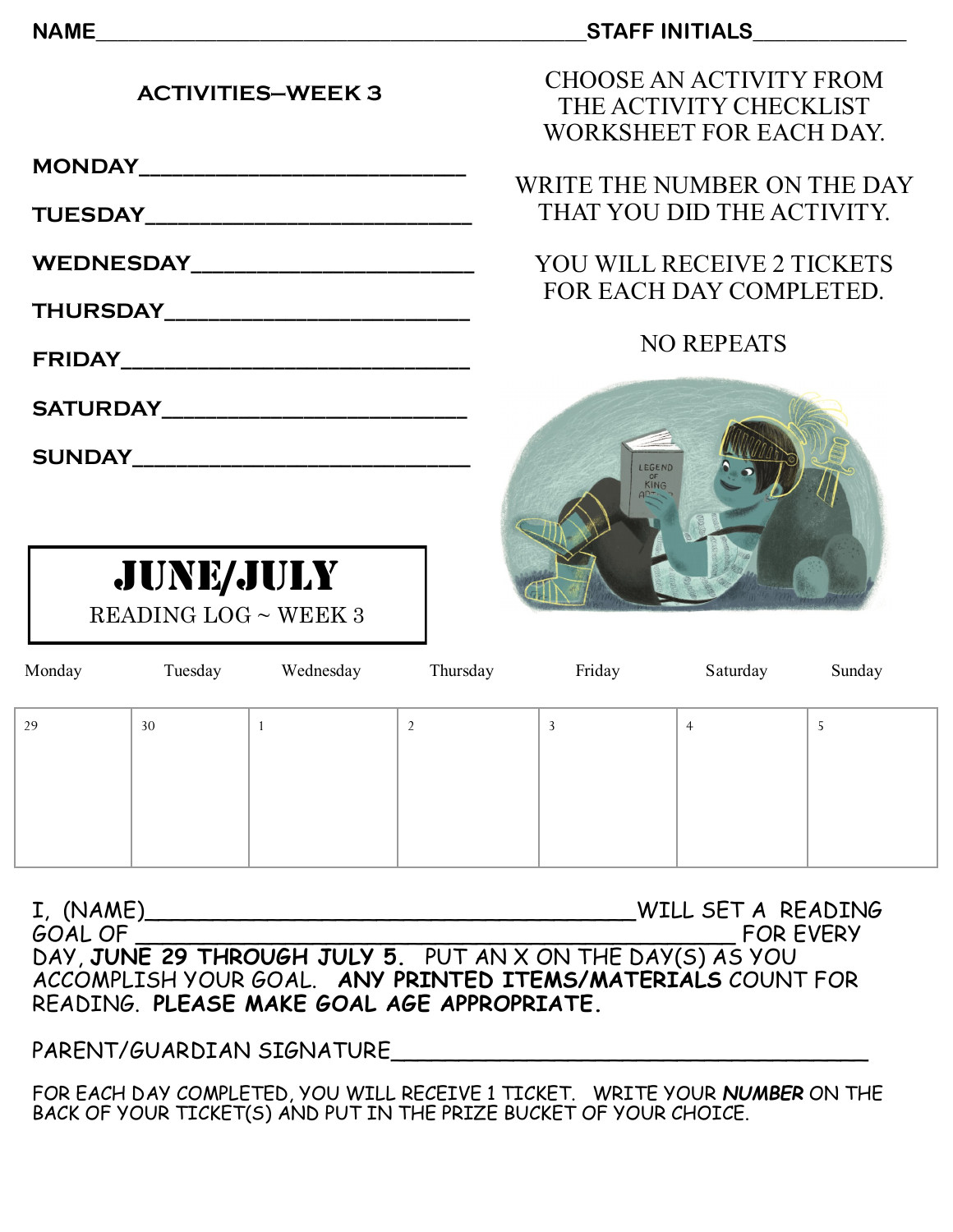#### **NAME\_\_\_\_\_\_\_\_\_\_\_\_\_\_\_\_\_\_\_\_\_\_\_\_\_\_\_\_\_\_\_\_\_\_\_\_\_\_\_\_\_\_\_\_\_STAFF INITIALS\_\_\_\_\_\_\_\_\_\_\_\_\_\_**

CHOOSE AN ACTIVITY FROM THE ACTIVITY CHECKLIST WORKSHEET FOR EACH DAY.

WRITE THE NUMBER ON THE DAY THAT YOU DID THE ACTIVITY.

## YOU WILL RECEIVE 2 TICKETS FOR EACH DAY COMPLETED.

### NO REPEATS



| JULY                 |  |
|----------------------|--|
| READING LOG ~ WEEK 4 |  |

**ACTIVITIES—WEEK 4**

**MONDAY\_\_\_\_\_\_\_\_\_\_\_\_\_\_\_\_\_\_\_\_\_\_\_\_\_\_\_\_\_\_**

**TUESDAY\_\_\_\_\_\_\_\_\_\_\_\_\_\_\_\_\_\_\_\_\_\_\_\_\_\_\_\_\_\_**

**WEDNESDAY\_\_\_\_\_\_\_\_\_\_\_\_\_\_\_\_\_\_\_\_\_\_\_\_\_\_**

**THURSDAY\_\_\_\_\_\_\_\_\_\_\_\_\_\_\_\_\_\_\_\_\_\_\_\_\_\_\_\_**

**FRIDAY\_\_\_\_\_\_\_\_\_\_\_\_\_\_\_\_\_\_\_\_\_\_\_\_\_\_\_\_\_\_\_\_**

**SATURDAY\_\_\_\_\_\_\_\_\_\_\_\_\_\_\_\_\_\_\_\_\_\_\_\_\_\_\_\_**

 $SUNDAY$ 

| Monday   | Tuesday | Wednesday | Thursday | Friday | Saturday | Sunday |
|----------|---------|-----------|----------|--------|----------|--------|
| $\sigma$ | 7       | -8        | 9        | 10     | 11       | 12     |
|          |         |           |          |        |          |        |
|          |         |           |          |        |          |        |
|          |         |           |          |        |          |        |

I, (NAME)\_\_\_\_\_\_\_\_\_\_\_\_\_\_\_\_\_\_\_\_\_\_\_\_\_\_\_\_\_\_\_\_\_\_\_\_WILL SET A READING GOAL OF GOAL OF THE SALE OF THE SALE OF THE SALE OF THE SALE OF THE SALE OF THE SALE OF THE SALE OF THE SALE O DAY, **JULY 6 THROUGH JULY 12.** PUT AN X ON THE DAY(S) AS YOU ACCOMPLISH YOUR GOAL. **ANY PRINTED ITEMS/MATERIALS** COUNT FOR READING. **PLEASE MAKE GOAL AGE APPROPRIATE.**

PARENT/GUARDIAN SIGNATURE\_\_\_\_\_\_\_\_\_\_\_\_\_\_\_\_\_\_\_\_\_\_\_\_\_\_\_\_\_\_\_\_\_\_\_